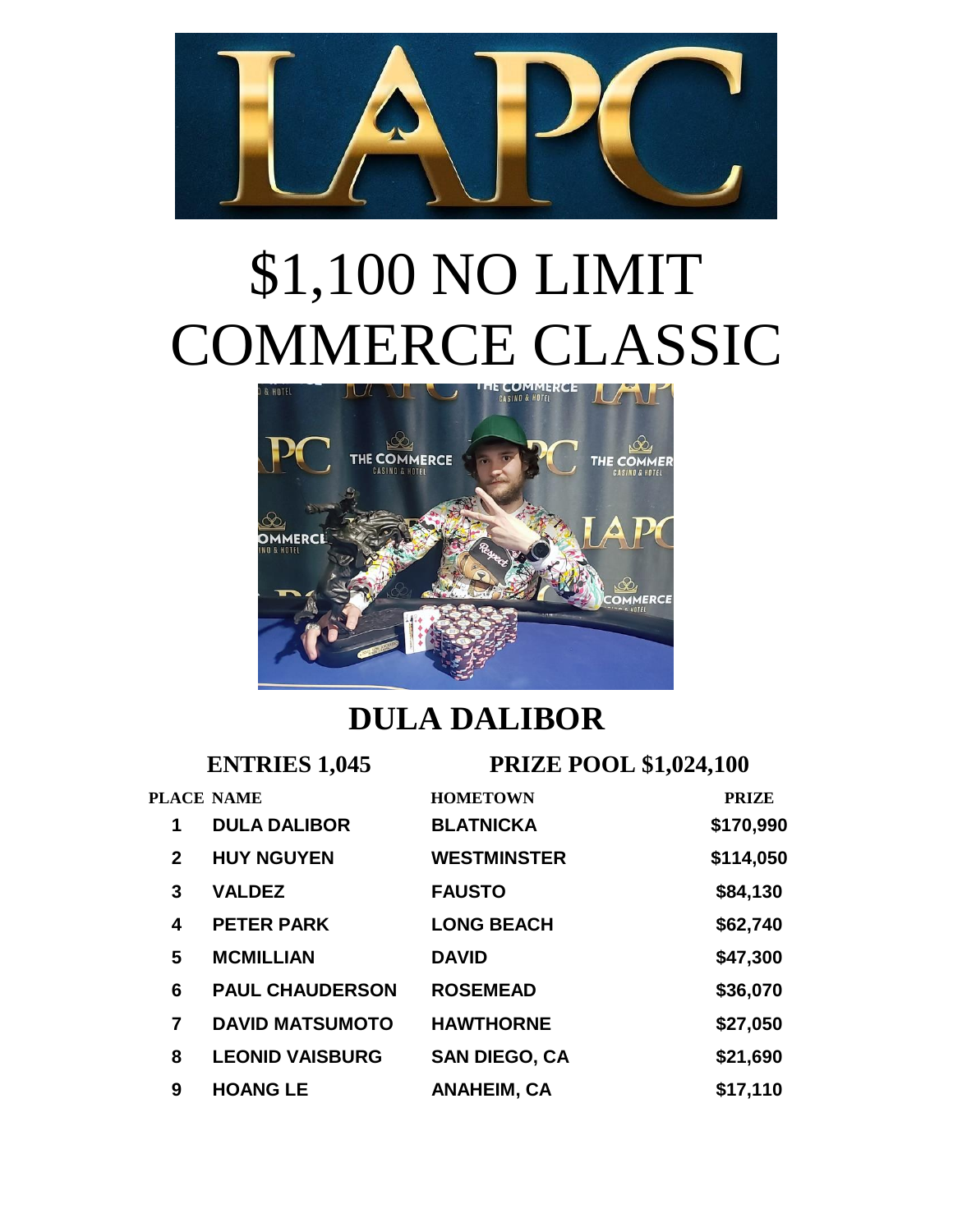

## **PLACE NAME HOMETOWN PRIZE**

| 10 | <b>MATTHEW CARTER</b>                 | LUKE AIR FORCE BASE, AZ     | \$17,110 |
|----|---------------------------------------|-----------------------------|----------|
| 11 | <b>ROBERT MICHENER</b>                | ST PAUL, MN                 | \$13,650 |
| 12 | <b>DAVID HOLLIS</b>                   | DRIPPING SPRINGS, TX        | \$13,650 |
| 13 | <b>ROBERT ANGELERI</b>                | <b>KELSEYVILLE, CA</b>      | \$11,030 |
| 14 | <b>JOHN PAUL LIN</b>                  | LOS ANGELES, CA             | \$11,030 |
| 15 | <b>BRIAN HUTCHISON</b>                | <b>HUNTINGTON BEACH, CA</b> | \$9,010  |
| 16 | DAVID UVAYDOV                         | STUDIO CITY, CA             | \$9,010  |
| 17 | <b>BENJAMIN CHUNG</b>                 | LOS ANGELES, CA             | \$7,450  |
| 18 | <b>LONG MA</b>                        | MCKINNEY, TX                | \$7,450  |
| 19 | CHRISTOPHER KIRSHAK MANHATTAN BCH, CA |                             | \$7,450  |
| 20 | <b>RYAN JONES</b>                     | <b>IRVINE, CA</b>           | \$7,450  |
| 21 | <b>VINCE SALVATORE</b>                | CORONA DL MAR, CA           | \$6,240  |
| 22 | <b>FABIAN GUMZ</b>                    | <b>VIENNA, AT</b>           | \$6,240  |
| 23 | <b>MAMOUNI MOHAMED</b>                | <b>VIRY CHATHILLON, FR</b>  | \$6,240  |
| 24 | <b>SOHALE KHALILI</b>                 | BEVERLY HILLS, CA           | \$6,240  |
| 25 | <b>JUDITH PEARSON</b>                 | LA VERNE, CA                | \$5,290  |
| 26 | <b>ALAN MYERSON</b>                   | SHERMAN OAKS, CA            | \$5,290  |
| 27 | <b>MASSOUD ESKANDARI</b>              | MISSION VIEJO, CA           | \$5,290  |
| 28 | <b>JARED GRIENER</b>                  | PLAYA VISTA, CA             | \$5,290  |
| 29 | <b>BRANDON ZUIDEMA</b>                | FONTANA, CA                 | \$5,290  |
| 30 | <b>JONATHAN KHALIFA</b>               | LOS ANGELES, CA             | \$5,290  |
| 31 | <b>BETH HALL</b>                      | <b>GRANADA HILLS, CA</b>    | \$5,290  |
| 32 | <b>CLIFFORD SMITH</b>                 | LOS ANGELES, CA             | \$5,290  |
| 33 | <b>EDUARDO MANON</b>                  | COMMERCE, CA                | \$4,540  |
| 34 | <b>BRADLEY SPEIGHT</b>                | WYNNEWOOD, PA               | \$4,540  |
| 35 | <b>JOHN REZA</b>                      | ALISO VIEJO, CA             | \$4,540  |
| 36 | <b>DOMINIC BRAZIER</b>                | PHOENIX, AZ                 | \$4,540  |
| 37 | <b>TIMENG TANG</b>                    | ONTARIO, CA                 | \$4,540  |
| 38 | <b>NESTOR HERNANDEZ</b>               | PASADENA, CA                | \$4,540  |
| 39 | <b>ALAN MASTIC</b>                    | RENO, NV                    | \$4,540  |
| 40 | <b>BARRY GREENSTEIN</b>               | TORRANCE, CA                | \$4,540  |
| 41 | <b>SMAIN MAMOUNI</b>                  | DARIS,                      | \$3,950  |
| 42 | <b>DEEPINDER SINGH</b>                | TORRANCE, CA                | \$3,950  |
| 43 | <b>FORREST KOLLAR</b>                 | TALENT, OR                  | \$3,950  |
| 44 | <b>ANTHONY CARDOZA</b>                | TARZANA, CA                 | \$3,950  |
| 45 | <b>MARK LEBLANC</b>                   | <b>IRVINE, CA</b>           | \$3,950  |
| 46 | <b>DAVID BANERJEE</b>                 | YORBA LINDA, CA             | \$3,950  |
| 47 | <b>ANTHONY DENOVE</b>                 | TOLUCA LAKE, CA             | \$3,950  |